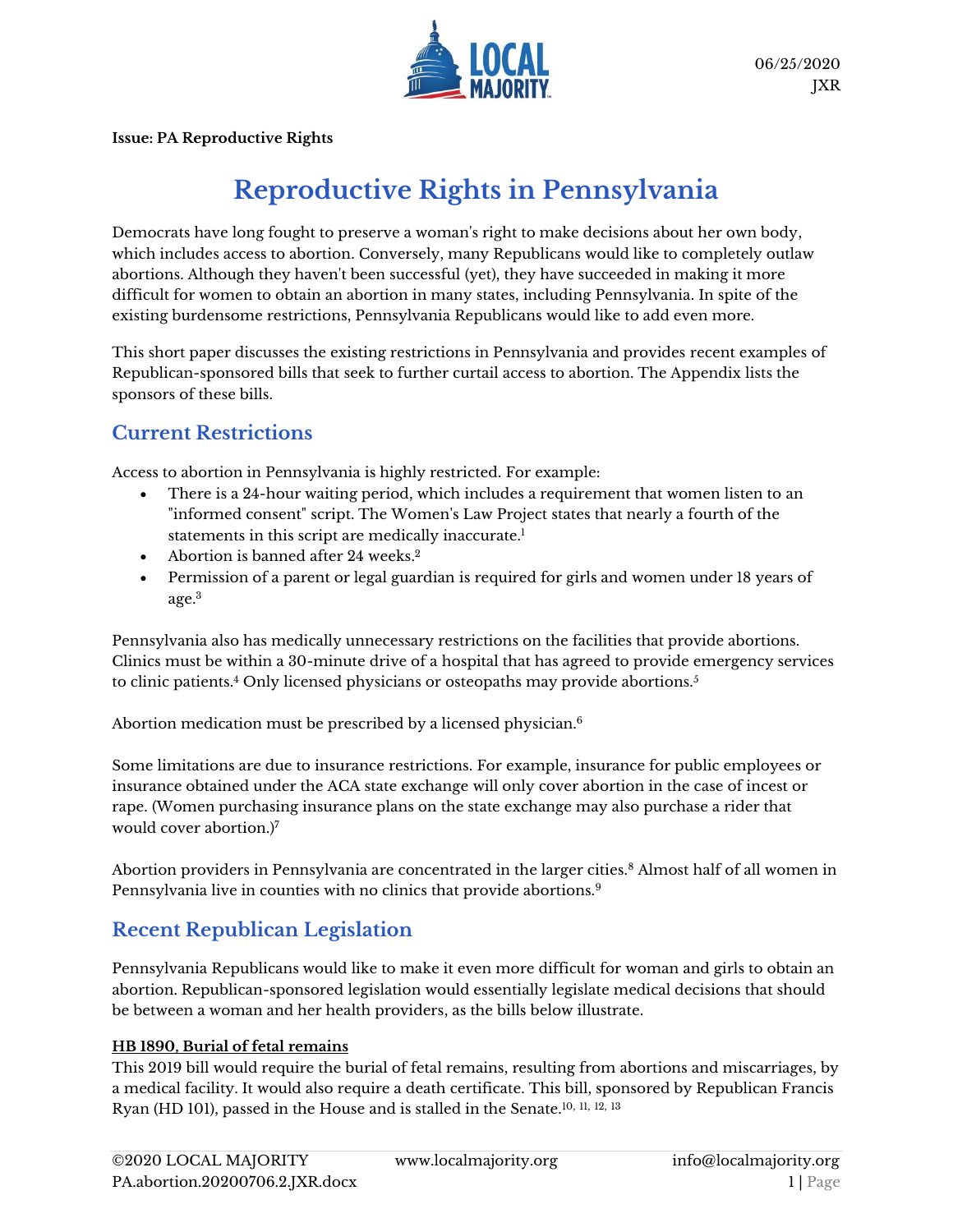

## **HB 321, Outlaw of abortions in case of Down's Syndrome**

This bill, which would have outlawed abortions based on a prenatal diagnosis of Down's Syndrome, was passed by both the Senate and House, but was vetoed by Governor Wolf in 2019.14, <sup>15</sup>

## **HB 1977, SB 912, Ban after 6 weeks**

This 2019 bill would essentially block abortions at about six weeks, when many women do not even know they are pregnant. The criteria for this prohibition would be "detection" of a fetal heartbeat.<sup>16</sup> However, researchers have found that fetal hearts are not fully developed until around the 20<sup>th</sup> week of pregnancy, which means that a fetal heartbeat could not be detected before that time.<sup>17</sup> The American Congress of Obstetricians and Gynecologists states that heartbeat bills are "unnecessary political interference in the practice of medicine."<sup>18</sup> Around the country, no fetal heartbeat bill has survived a court challenge, although as recently as February of 2020, the state senate in Oklahoma passed one.

## **HB 1058, "Perinatal support care" information; Physician gag order attempted**

As described by the Woman's Law Project, HB 1058, "initially sought to force doctors to refuse to answer their patients' questions for 24 hours after giving a patient a catastrophic medical diagnosis of an unviable pregnancy." <sup>19</sup>HB 1058 seeks to force a woman to continue a pregnancy despite a fatal prognosis by requiring health care practitioners to inform patients of the availability of "perinatal support care." <sup>20</sup> The gag order portion and the penalties for physician noncompliance were eventually removed. HB 1058 passed out of the House in May 2019 and now is in the Senate.

## **SB 857, Ban on medication abortions**

Telemedicine enables people living in rural areas and those who want to avoid other people during the pandemic to get medical care. This recent Pennsylvania bill would have permitted online visits and would have required insurance to cover the visits. However, a House amendment added a prohibition against physicians prescribing the medication used for abortions via telemedicine visits. For that reason, Governor Wolf vetoed this bill in May 2020. 21

# **Appendix: Legislation Sponsors**

These lists of sponsors were obtained from the state bill tracking web site: <https://www.legis.state.pa.us/>

## **Sponsors of HB 1890, Disposal of fetal remains**

Ryan, Rapp, Barrar, Bernstine, Diamond, Ecker, Gleim, Helm, James, Kulik, Moul, Murt, Pickett, Schmitt, Staats, Wheeland, Zimmerman, Hillevans, Lawrence, Fritz, Rothman, Warner, Dush, Fee, Greiner, Mustello and Jones

#### **House sponsors of HB 321, Down's Syndrome abortions**

Klunk, Turzai, Barrar, Bernstine, Boback, Borowicz, Brooks, Brown, Burns, Causer, Cook, Cox, Schlegelculver, Cutler, Day, Diamond, Dowling, Dunbar, Dush, Ecker, Emrick, Everett, Fee, Fritz, Gillen, Gillespie, Gleim, Gregory, Greiner, Grove, Hahn, Heffley, Helm, Hennessey, Hershey, Hickernell, Irvin, James, Jones, Jozwiak, Kail, Kauffman, Keefer, M. K. Keller, Knowles, Kulik, Lawrence, Lewis, Maloney, Marshall, Masser, Mehaffie, Mentzer, Metcalfe, Millard, B. Miller, Moul, Murt, Nelson, Nesbit, O'Neal, Oberlander, Ortitay, Owlett, Peifer, Pickett, Rader, Rapp, Readshaw,